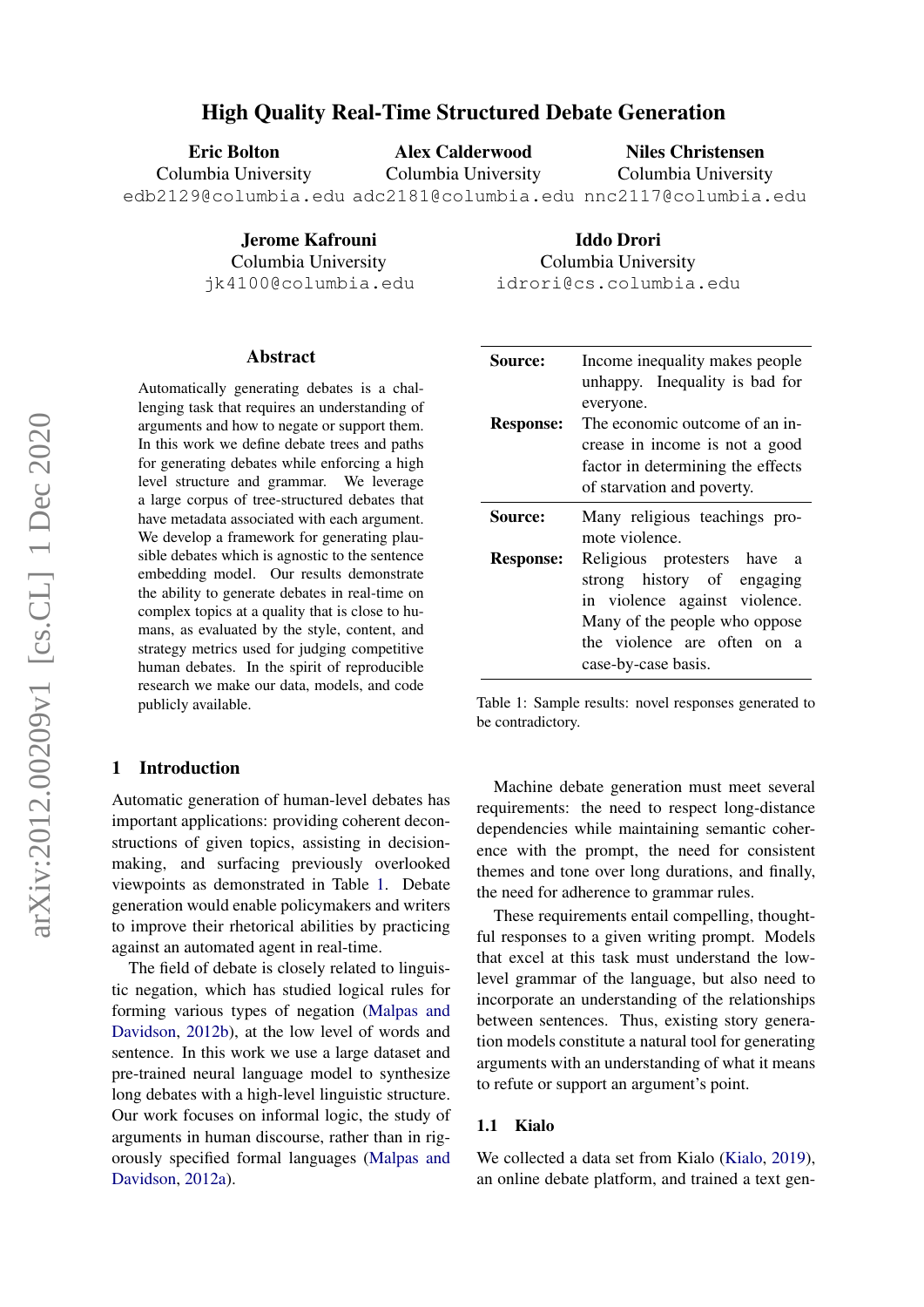eration model [\(Fan et al.,](#page-5-3) [2018\)](#page-5-3) to generate arguments in favor or against given debate prompts. Users submit responses (pros and cons), which are then approved by a moderator. Other users can then respond to those responses as though they themselves were prompts, forming a debate tree.

We leveraged the tree structure of the Kialo dataset along with its existing pro/con annotations to develop a novel self-supervised corpus creation strategy, using the insight that the metadata constraints we used to define an argument (our generative unit) effectively enforced a high-order grammar on the output. We experiment with this type of tree traversal strategy to model multi-turn text generation. This strategy is applicable to other seq2seq models that model long-form text generation.

### 1.2 Contributions

In this we work, we describe a system which learns to participate in traditional debates by modeling different sequences of argument nodes through tree-structured debates to generate prompts and responses

Our main contributions are:

- Defining debate tree and paths for generating text: Enforcing a high level structure and grammar, defining complex arguments, multi-turn debates, as described in Section [2.1](#page-1-0) and [2.2.](#page-2-0)
- Multi-turn debate generation: An extension of the prompt to response generation paradigm to enable multi-turn generation, as described in Section [2.3.](#page-3-0)
- Measure of debate quality: as evaluated with criteria used in debate competitions: content, style, and strategy, repeated over multiple rounds.

Based on these key contributions, our results demonstrate near-human quality debates as shown in Section [3.](#page-4-0)

## 1.3 Related Work

Our goal is to create debates that perform at a highlevel according to the same evaluation metrics as human debates. Quantitatively assessing the quality of debates and arguments is a challenging task. Recent work evaluates dialogue [\(Kulikov et al.,](#page-5-4)

[2018\)](#page-5-4) and stories [\(Purdy et al.,](#page-5-5) [2018\)](#page-5-5) by humans using Amazon's Mechanical Turk (AMT). We also use AMT for human evaluation of debates, based on the criteria commonly used in debate competitions [\(Speech and Competition,](#page-5-6) [2018\)](#page-5-6).

Our focus is debate generation, which is structured in multiple rounds. The state of the art in structured text generation focuses on stories rather than debates, and is based on generating sequences of predicates and arguments, replacing entities with names and references [\(Fan et al.,](#page-5-7) [2019\)](#page-5-7). Other structuring strategies include using outlines [\(Drissi et al.,](#page-5-8) [2018\)](#page-5-8), plans [\(Yao et al.,](#page-5-9) [2018\)](#page-5-9), or skeletons [\(Jingjing et al.,](#page-5-10) [2018\)](#page-5-10). All of these works build upon significant advances on the problem of text generation using hierarchical models [\(Fan et al.,](#page-5-3) [2018\)](#page-5-3). These methods can be improved and extended by using very large language models which have shown excellent results in language generation and reading comprehension [\(Devlin et al.,](#page-5-11) [2018;](#page-5-11) [Peters et al.,](#page-5-12) [2018;](#page-5-12) [Rad](#page-5-13)[ford et al.,](#page-5-13) [2018,](#page-5-13) [2019\)](#page-5-14).

correspondingtosourcesandtargetsinthetranslation paraks, ignath as question answering [\(Rajpurkar](#page-5-15) The performance of these neural language models has relied on curating large datasets for differ[et al.,](#page-5-15) [2016\)](#page-5-15) and reading comprehension [\(Yu et al.,](#page-5-16) [2018;](#page-5-16) [Clark and Gardner,](#page-5-17) [2018\)](#page-5-17). In contrast, our work creates a large dataset specifically for the task of generating debates. IBM's Project Debater [\(IBM,](#page-5-18) [2019\)](#page-5-18) also shares the same focus, however they are driven by speech and do not take advantage of debate specific datasets. There are a number of online debate hosting platforms that contain pro/con metadata [\(ProCon,](#page-5-19) [2019;](#page-5-19) [iDebate,](#page-5-20) [2019\)](#page-5-20). We use Kialo, which uniquely combines this metadata with a tree structure that models a long multiturn debate, depending on the parsing strategy.

## 2 Methods

We define a framework for generating debates from a tree-structured corpus, as illustrated in Figure [1:](#page-2-1) (i) define and collect debate tree corpus, as described in Section [2.1;](#page-1-0) (ii) build debate paths, which are content/target pairs, as described in Section [2.2;](#page-2-0) (iii) train the debate encoding on all generated debate paths, as described in Section [2.3.](#page-3-0)

### <span id="page-1-0"></span>2.1 Debate Trees

A debate tree is a tree with one extra bit of storage for each node, its stance: either 'Pro' or 'Con' depending on whether the node supports or refutes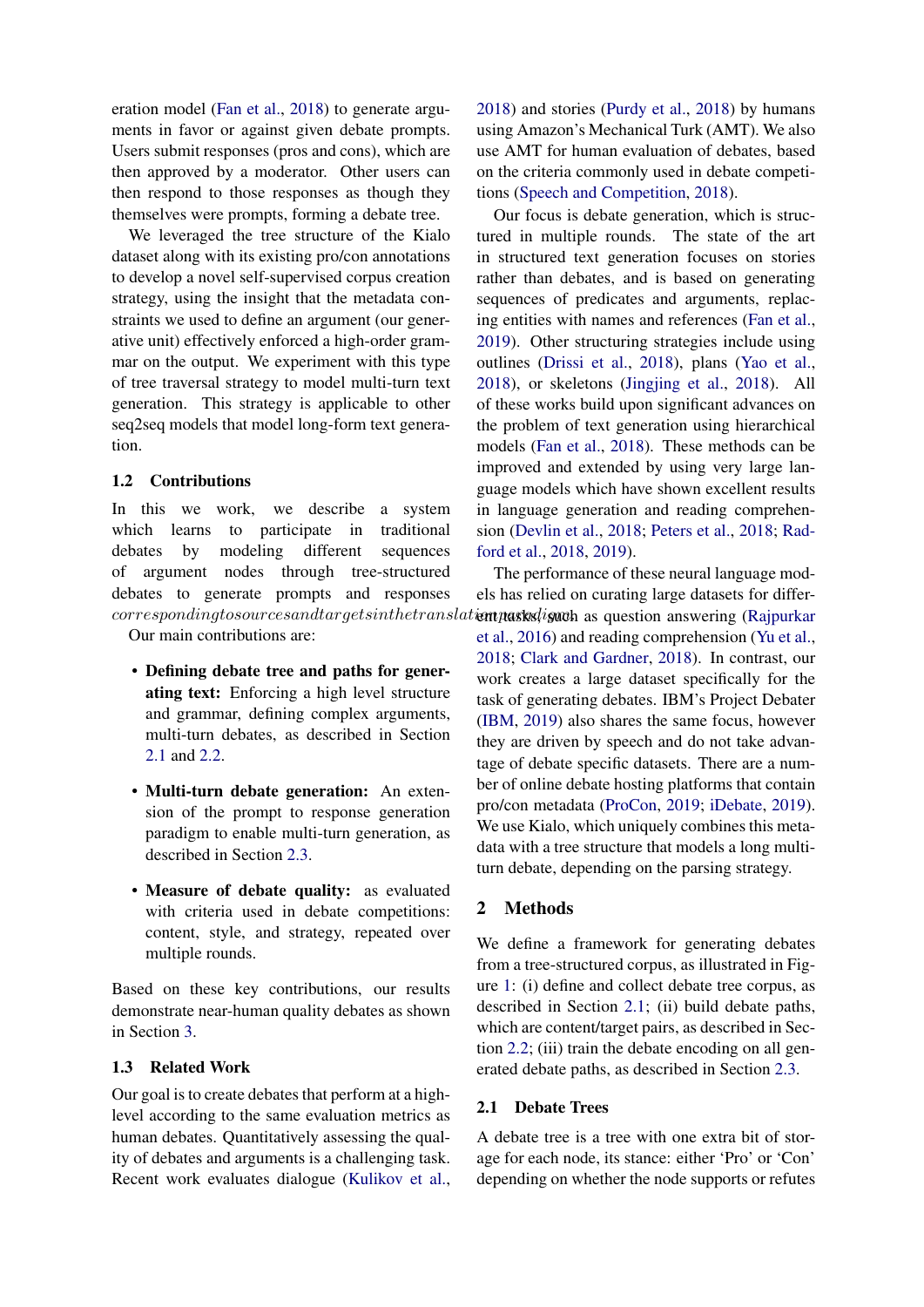<span id="page-2-1"></span>

<span id="page-2-3"></span>Figure 1: Our debate generation framework. We begin with debate trees on the far left, from which we extract all paths through the tree which correspond to meaningful debates, creating a dataset in the central bubble. On the far right, this new dataset is used to retrain an existing model to debate. In this paper, the retrained model is the one developed by [Fan et al.](#page-5-3) [\(2018\)](#page-5-3). In our diagram, each green bubble supports the point above it, while each red bubble argues against the point above it.

| <b>Parsing Strategy</b>        | <b>Prompt</b>                   | <b>Response</b>   |
|--------------------------------|---------------------------------|-------------------|
| Supportive Arguments           | $[Pro Con] Pro]*$               | $[Pro]+$          |
| <b>Contradicting Arguments</b> | $[Pro Con] Pro]*$               | $[Con][Pro]$ *    |
| <b>Complex Arguments</b>       | $[Pro Con] Pro]*$               | $[Pro Con][Pro]*$ |
| Multi-Turn Debates             | $[Pro Con [Pro]*([Con] Pro]*)*$ | $[Con][Pro]$ *    |

Table 2: Description of debate structures, expressed through regex notation.

its parent argument. A debate is a path on this debate tree, for example from the root to a leaf, as shown in Figure [2.](#page-2-2) An argument is defined as one node in tree.

We extract debate tree structures from a public debate site [\(Kialo,](#page-5-2) [2019\)](#page-5-2) which allows crawling, and filter for English debates [\(Langdetect,](#page-5-21) [2014\)](#page-5-21). When Kialo users referenced different parts of the debate tree, which rarely happened, we copy the text in the referenced node into the referring node.

## <span id="page-2-0"></span>2.2 Debate Paths

The debate tree can be parsed in different ways depending on the desired properties of the resulting corpus. We present four parsing strategies. For each, we provide a regex-like description corresponding to the prompt and the response of the debate, as described in Table [2.](#page-2-3)

The majority of paths through the tree would correspond to nonsensical debates. In order to model sensible and internally coherent debates in which each modeled participant has a clear viewpoint, we developed the following parsing strategies:

Supportive Arguments - a prompt and a response supporting it.

Contradicting Arguments - a prompt and a response refuting it.

<span id="page-2-2"></span>

Figure 2: An example of a path through a Kialo debate tree. Green boxes indicate arguments that support their parents (Pro), while red boxes indicate arguments that contradict their parents (Con).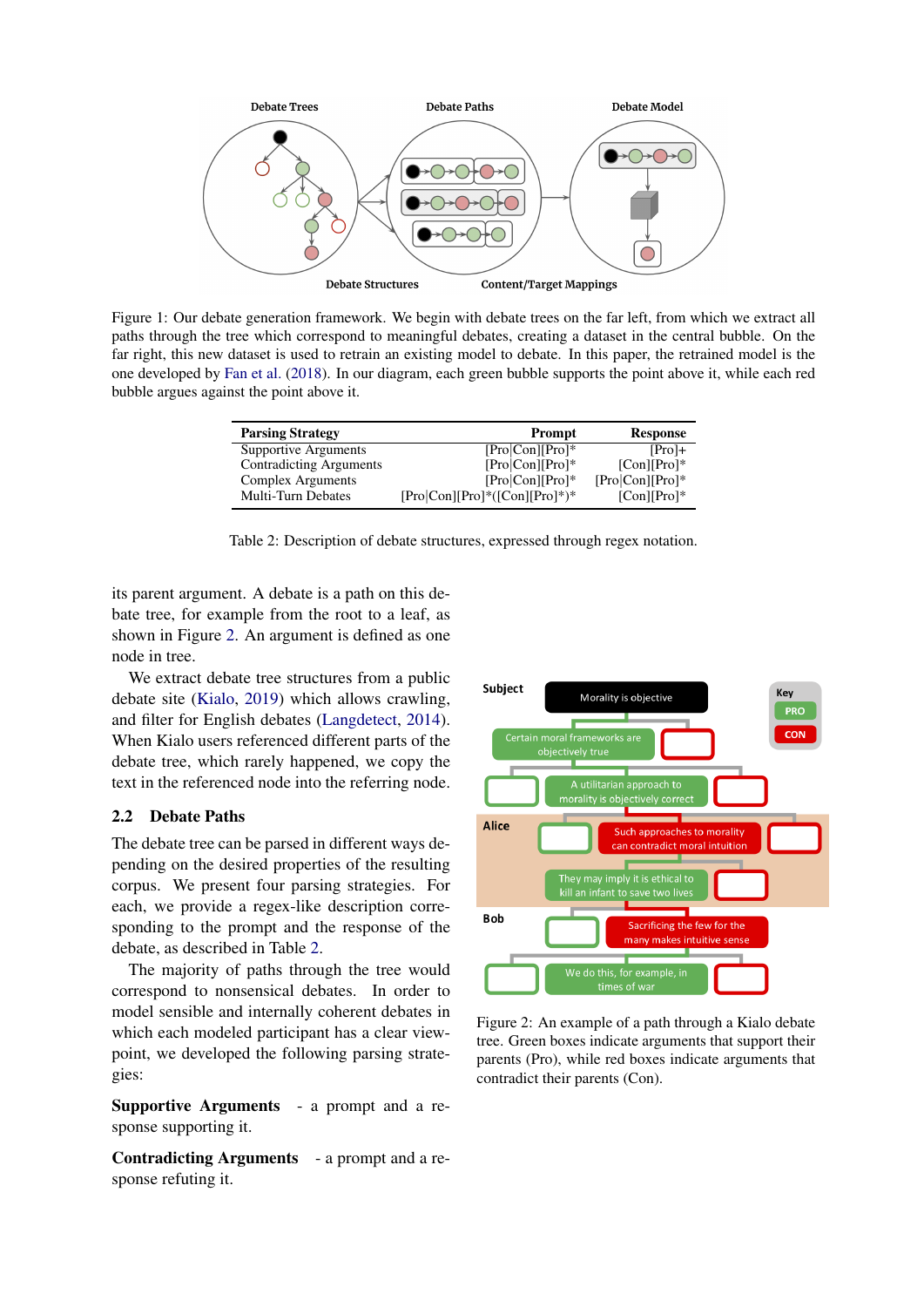<span id="page-3-1"></span>

|                          | Complex | <b>Supportive</b> | Contradictory | <b>Multi-Turn</b> |
|--------------------------|---------|-------------------|---------------|-------------------|
| # Training examples      | 432,999 | 222,852           | 211,355       | 459.643           |
| # Test examples          | 45.471  | 21,946            | 17.677        | 30,607            |
| # Validation examples    | 38.779  | 20,810            | 14.485        | 35,916            |
| Prompt dictionary size   | 20,535  | 14,691            | 16,690        | 50,626            |
| Response dictionary size | 28,313  | 21,907            | 19.534        | 55,359            |

Table 3: Description of datasets created from KIALO using each tree-traversal strategy.

Complex Arguments - a prompt and a response that may either support the prompt or refute it. This is the union of all arguments generated by the supportive and contradicting arguments approaches.

Multi-Turn Debates - a prompt containing a back-and forth debate between two speakers, separated by a specific token. Each participant is constrained to always disagree with the previous statement made by their opponent. This approach allows for the generation of debates of arbitrary length.

### <span id="page-3-0"></span>2.3 Debate Model

Once the debate paths are extracted, they are used to train a text generation model. In this work we retrained the model developed by [Fan et al.](#page-5-3) [\(2018\)](#page-5-3), but another model, such as the one developed by [Devlin et al.](#page-5-11) [\(2018\)](#page-5-11), could be substituted in its place with minimal changes.

To determine what would yield the best generation performance, we trained models with our complex arguments dataset under various conditions. We filtered for only Pro responses and Con responses, and compared results between Fusion [\(Sriram et al.,](#page-5-22) [2018\)](#page-5-22) and plain seq2seq models [\(Gehring et al.,](#page-5-23) [2017\)](#page-5-23).

We limited our vocabulary to tokens appearing 10 or more times in the training set and replaced words that don't fit this criterion with an unknown token. We used named entity recognition (NER) [\(Honnibal and Montani,](#page-5-24) [2017\)](#page-5-24) to limit the number of unknown tokens on our complex arguments datasets, to improve model coherence. Finally, we modeled an end of argument token to delimit arguments. We used 5% of the debates for our validation set, and 5% for our test set. A detailed description of our resulting dataset is shown in Tables [3.](#page-3-1) We implemented a custom generation approach to use previously generated responses as input prompts for real-time generation of new responses. This enabled generation of multi-turn debates using the seq2seq model trained on our debate data.

## 3 Results

Our results demonstrate the ability to generate debates in real-time on complex topics, as shown in Table [4.](#page-4-0) Evaluating complex debates is a difficult task. Perplexity evaluation, shown in Table [5,](#page-4-1) is limited, and does not capture debate quality well. Therefore we use human evaluation of our generated debates [\(Kulikov et al.,](#page-5-4) [2018\)](#page-5-4). Specifically, we use Amazon Mechanical Turk [\(Amazon,](#page-5-25) [2019\)](#page-5-25) for evaluating multi-turn debates, with 119 distinct turkers and a total of 526 evaluations times 4 criteria on a 1-4 scale.

We compare our generated debates with human debates, by comparing debate paths from the test set with debate sequences predicted by our model. We generated lengthy debates of between 5-15 back-and-forths and evaluated debates of length 10, with human debates of the same length, preventing any bias from the Turkers for longer or shorter debates. We asked humans to rank 50 human-created and 56 automaticallygenerated debates, where each debate was rated by 5-10 separate reviewers for a total of 2,104 answers as shown in Table [6.](#page-4-2) Reviewers were asked to evaluate the style, content, strategy, and overall quality of each debate, which are the same categories used to judge competitive debaters in the US National Debate Tournament [\(Speech and](#page-5-6) [Competition,](#page-5-6) [2018\)](#page-5-6). Our results demonstrate generated debates which are evaluated to be close to human level performance as shown in Table [6.](#page-4-2)

#### 3.1 Implementation

Our model was trained and run on a virtual machine running Ubuntu 16.04 on 8 vCPUs and 2 NVIDIA Tesla K80 GPUs. The machine had access to 52 GB of memory and 100 GB of storage. Training time is 3 days on this machine. Given a new subject for debate, average computation time of a new argument is around 3 seconds, which is acceptable in real-time debates. In the spirit of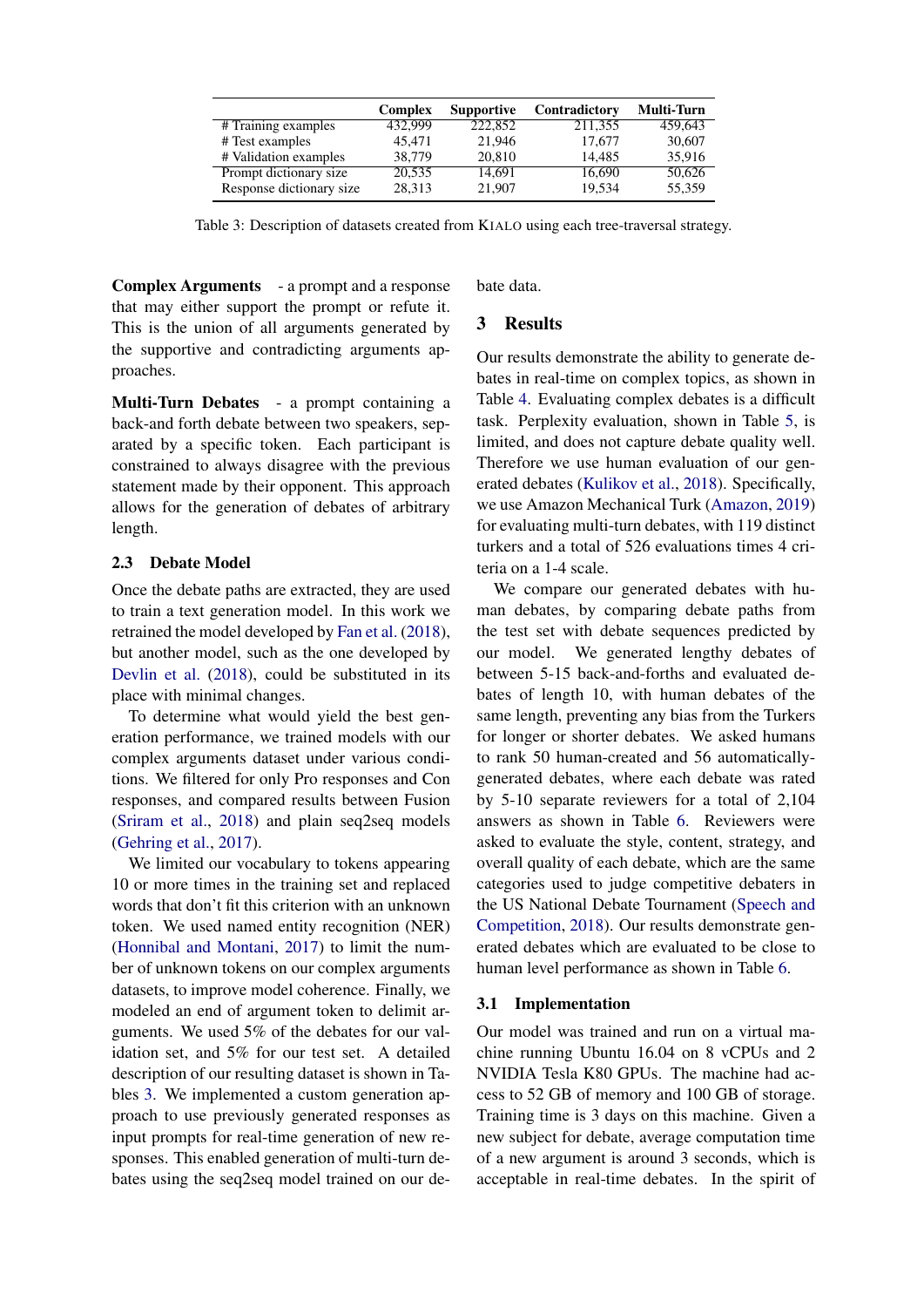<span id="page-4-0"></span>

| Subject:                 | All religions should be banned on a global scale.                                                                                                                                  |
|--------------------------|------------------------------------------------------------------------------------------------------------------------------------------------------------------------------------|
| <b>Generated debate:</b> |                                                                                                                                                                                    |
| Alice:                   | Religion is a global problem that cannot be solved in a bad way. Religion is a tool used to challenge                                                                              |
|                          | human rights. It does not exist to be as a way to be a good thing for humans in order to use the world as                                                                          |
|                          | a form of language and the existence of its own own religion. For example, religion is not the only way                                                                            |
| <b>Bob:</b>              | to prevent a world from a different religion                                                                                                                                       |
|                          | Religion is a function in which morality involves the existence of something, rather than just the exis-<br>tence of one another. Religion is a personal and philosophical concept |
| Alice:                   | Religion is a form of tradition. Simply because one group may be sacrificed or not. Everyone can make                                                                              |
|                          | a person considered to be good at all                                                                                                                                              |
| <b>Bob:</b>              | Religion may be a good thing for many people to commit violence, but rather the life of one person                                                                                 |
| Alice:                   | Religion is not a way to measure a belief that it is inherently acceptable to kill a sandwich if the one                                                                           |
|                          | needs it gets to live                                                                                                                                                              |
| <b>Bob:</b>              | Not all people are the ones doing anything of anything. Religion is the gift of that they disagree about.                                                                          |
|                          | This is the same as the people who value the community may value their lives through little reason not                                                                             |
|                          | to process it or destroy people or other people to live                                                                                                                            |
| Alice:                   | Moral values are a way to value moral and ethical consequences, no one simply wants to do what is                                                                                  |
|                          | right, not worth how you want                                                                                                                                                      |
| <b>Bob:</b>              | If people have a duty to help those people to value their life they will have to act in the interest of their                                                                      |
|                          | place rather than forcing them to do so without harming their religious life                                                                                                       |

Table 4: Multi-turn debate generated from human prompt "All religions should be banned on a global scale."

<span id="page-4-1"></span>

| <b>Model</b> type | <b>Strategy</b>       | <b>Perplexity</b> |
|-------------------|-----------------------|-------------------|
| seq2seq           | No NER, Complex       | 73.16             |
| seq2seq           | No NER, Supportive    | 54.68             |
| seq2seq           | No NER, Contradicting | 60.72             |
| seq2seq           | NER, Complex          | 80.87             |
| seq2seq           | NER, Supportive       | 58.82             |
| seq2seq           | NER, Contradicting    | 77.39             |
| Fusion            | No NER, Complex       | 70.41             |
| Fusion            | No NER, Supportive    | 43.06             |
| Fusion            | No NER, Contradicting | 60.33             |
| Fusion            | NER, Complex          | 83.77             |
| Fusion            | NER, Supportive       | 77.04             |
| Fusion            | NER, Contradicting    | 79.98             |

<span id="page-4-2"></span>Table 5: Average perplexity over all generated debates.

| Criteria | Human             | <b>Generated</b>  |
|----------|-------------------|-------------------|
| Style    | $3.273 + 0.722$   | $3.154 \pm 0.868$ |
| Content  | $3.392 \pm 0.626$ | $3.289 + 0.770$   |
| Strategy | $3.412 \pm 0.596$ | $3.133 + 0.821$   |
| Overall  | $3.512 + 0.596$   | $3.193 + 0.824$   |

Table 6: Mean and standard deviation of Mechanical Turk evaluations. Ratings were on a 1-4 scale.

reproducible research we make our data, models, and code available [\(Bolton et al.,](#page-5-26) [2019\)](#page-5-26).

#### 3.2 Limitations

Unknown tokens present in the output were replaced with underscores representing an underline, and turkers were shown a note explaining that certain words would be omitted and replaced with an underline. Therefore, these missing words may have skewed the Turkers' judgments on responses unknown tokens, such as in Table [7.](#page-4-3)

<span id="page-4-3"></span>

| Source:          | People have been led to do terrible                                                             |  |
|------------------|-------------------------------------------------------------------------------------------------|--|
| <b>Response:</b> | things in the name of religion.<br>Many religions have the option of<br>$\langle$ unk $\rangle$ |  |

Table 7: A generated response that suffered from a lack of coherence due to unknown tokens.

Our generated debates are extremely varied, ranging from short simple quips to complicated multi-sentence responses. This results in a high standard deviation of perplexities for each debate we generate. Whether or not the debate was complete (addressing important points) was not a criterion that we assessed.

## 4 Conclusion and Future Work

This work builds a dataset of varied arguments and responses from a tree-structured debate corpus by leveraging information about the nature of the arguments. This approach resulted in a large dataset of varied debate structures.

We present and evaluate a novel structured debate generation approach which brings us closer to realistic simulation of human debate. Our contribution is a multi-turn debate structure following a high level stance-based grammar.

Our framework is language model agnostic; in the future we would like to improve our work using large embeddings to experiment with this and other text generation models.